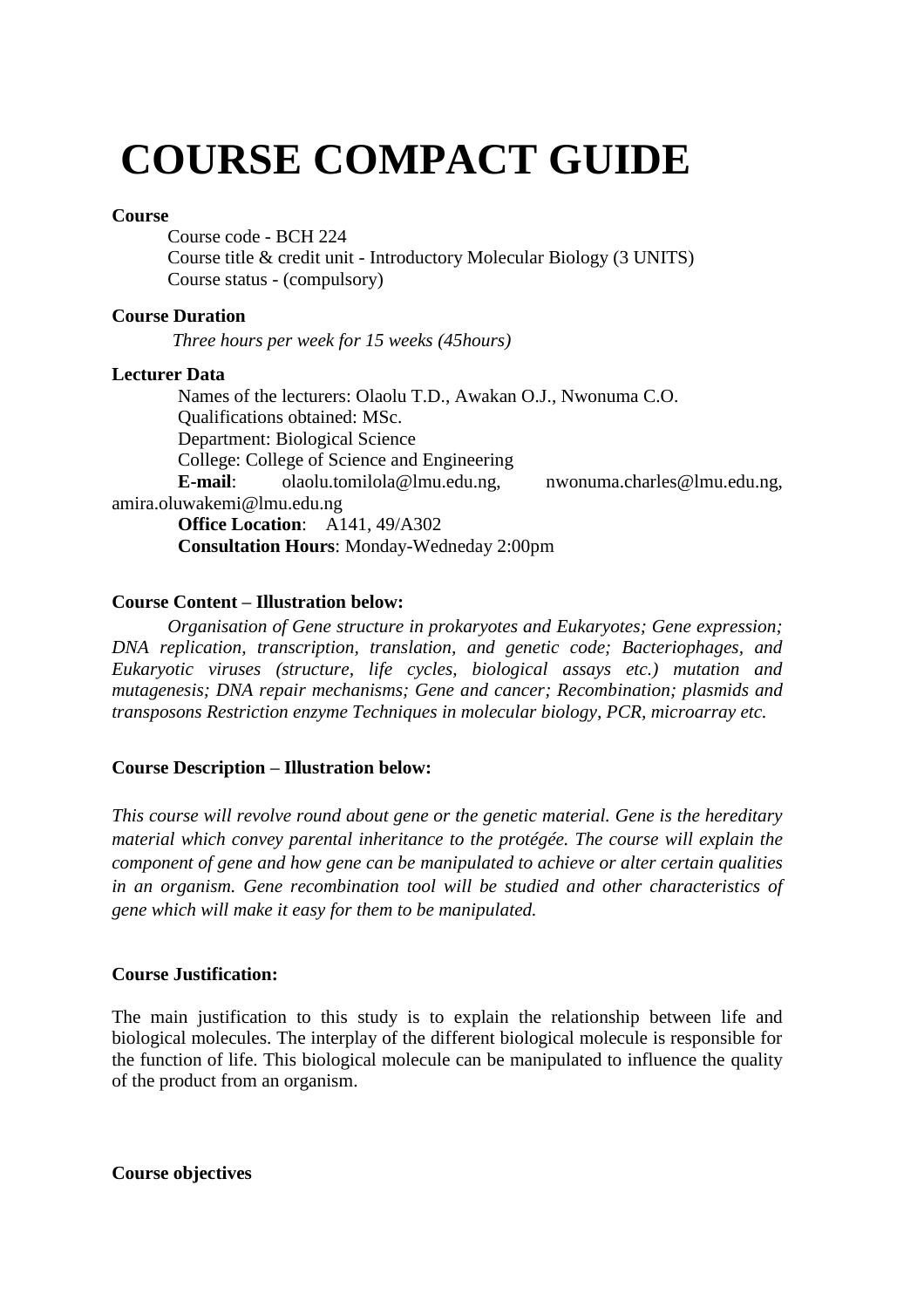At the end of this course, students should be able to:

- *(i) Describe the importance of gene to life*
- *(ii) Explain how genes are preserved in an organism and transfer from organisms*
- *(iii) Explain the relationship between gene and DNA molecule*
- *(iv) Explain DNA transcription, duplication and translation*
- *(v) Explain the process of mutation and mutagenesis*
- *(vi) Give explanation to gene recombination tecchnology*

#### **Course Requirement – Illustration below:**

*It is required that the students pass all the 100 level courses* 

| incurso of Graunic Tim caampic below |                             |              |  |  |
|--------------------------------------|-----------------------------|--------------|--|--|
| S/N                                  | Grading                     | Score $(\%)$ |  |  |
|                                      | <b>Test</b>                 |              |  |  |
|                                      | Assignment                  |              |  |  |
| $\mathsf B$ .                        | Practical (laboratory work) | 15           |  |  |
|                                      | <b>Final Examination</b>    | 70           |  |  |
|                                      | <b>Total</b>                | 100          |  |  |

#### **Method of Grading- An example below**

#### **Course Delivery Strategies – Illustration below:**

*Lecture and Collaboration method complimented with laboratory work will be adopted. In the laboratory, material will be provided to the student to demonstrate the method of gene extraction*

## **LECTURE CONTENT**

|  |  | Week 1-2: Organisation of Gene structure in prokaryotes and Eukaryotes |  |  |
|--|--|------------------------------------------------------------------------|--|--|
|--|--|------------------------------------------------------------------------|--|--|

#### **Objectives**

The students at the end of the lectures for the week should be able to explain:

- I. the relationship between the gene and nucleic acid
- II. The similarity in the gene organisation in prokaryotes and eukaryotes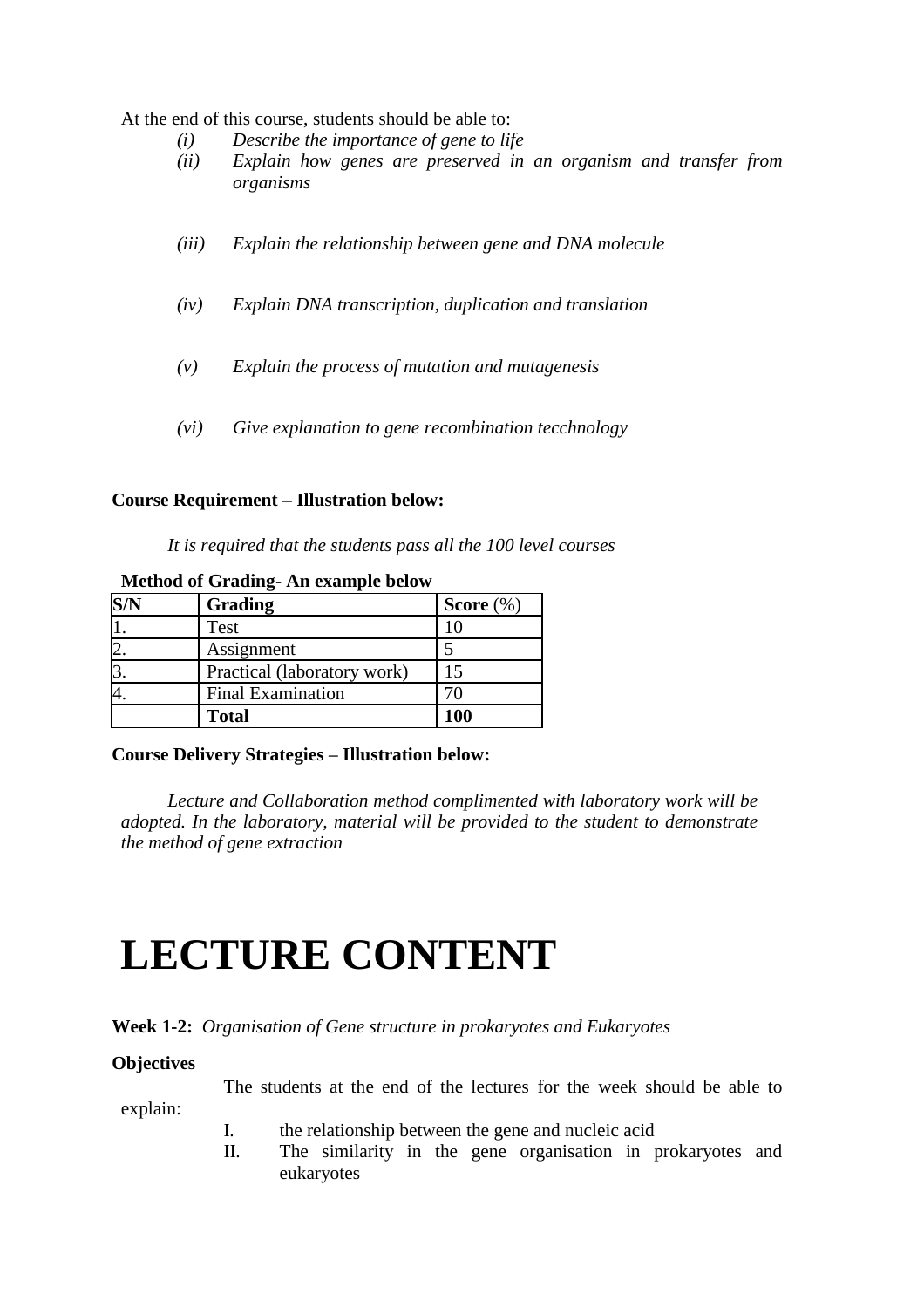III. The significance of gene to life

#### **Description**

First hour: Introduction and components of gene<br>Second hour: Refresh the mind of the stude

Refresh the mind of the student on the concept of eukaryotes and prokaryotes

Third hour: Differences/similarities in the eukaryotic and prokaryotic genetic contents

#### **Study Questions:**

- **i.** What is gene?
- **ii.** What is the relationship between the gene and DNA?
- **iii.** Where in the cell is the site of gene storage?

**iv.** Is there any difference between the genetic components of the plant and animal?

#### **Reading List:**

Murray, R.K., Granner, D.K., Mayes, P. A. and Rodwell, V. W. (2003) twenty-sixth edition. McGraw-Hill companies limited.

Nelson, D. L. and Cox, M. M. (2004) Lehninger Principles of Biochemistry.  $4^{\text{th}}$  edition. Worth Publishers, New York.

Reginald H. Garrett and Charles M. Grisham (2007) Biochemistry third edition. Thomson Learning, Inc.

#### **Week 3-4**

 **Topic:** *Gene expression; DNA replication, transcription, translation, and genetic code*

#### **Objectives**

The students at the end of the lectures for the week should be able to:

- I. Explain the concept of gene expression in organism
- II. Describe the relationship between the DNA molecule in an organism and the gene
- III. Describe the concepts of DNA replication, transcription, and translation
- IV. Explain the concept of genetic code
- V. Highlight the relationship between genetic code, translation and protein synthesis.

## **Study Question:**

- **1.** What is gene expression?
- **2.** Distinguish between the gene expression in eukaryotic and prokaryotic organisms
- **3.** Explain the genetic code.

#### **Reading List –**

Murray, R.K., Granner, D.K., Mayes, P. A. and Rodwell, V. W. (2003) twenty-sixth edition. McGraw-Hill companies limited.

- Nelson, D. L. and Cox, M. M. (2004) Lehninger Principles of Biochemistry. 4<sup>th</sup> edition. Worth Publishers, New York.
- Reginald H. Garrett and Charles M. Grisham (2007) Biochemistry third edition. Thomson Learning, Inc.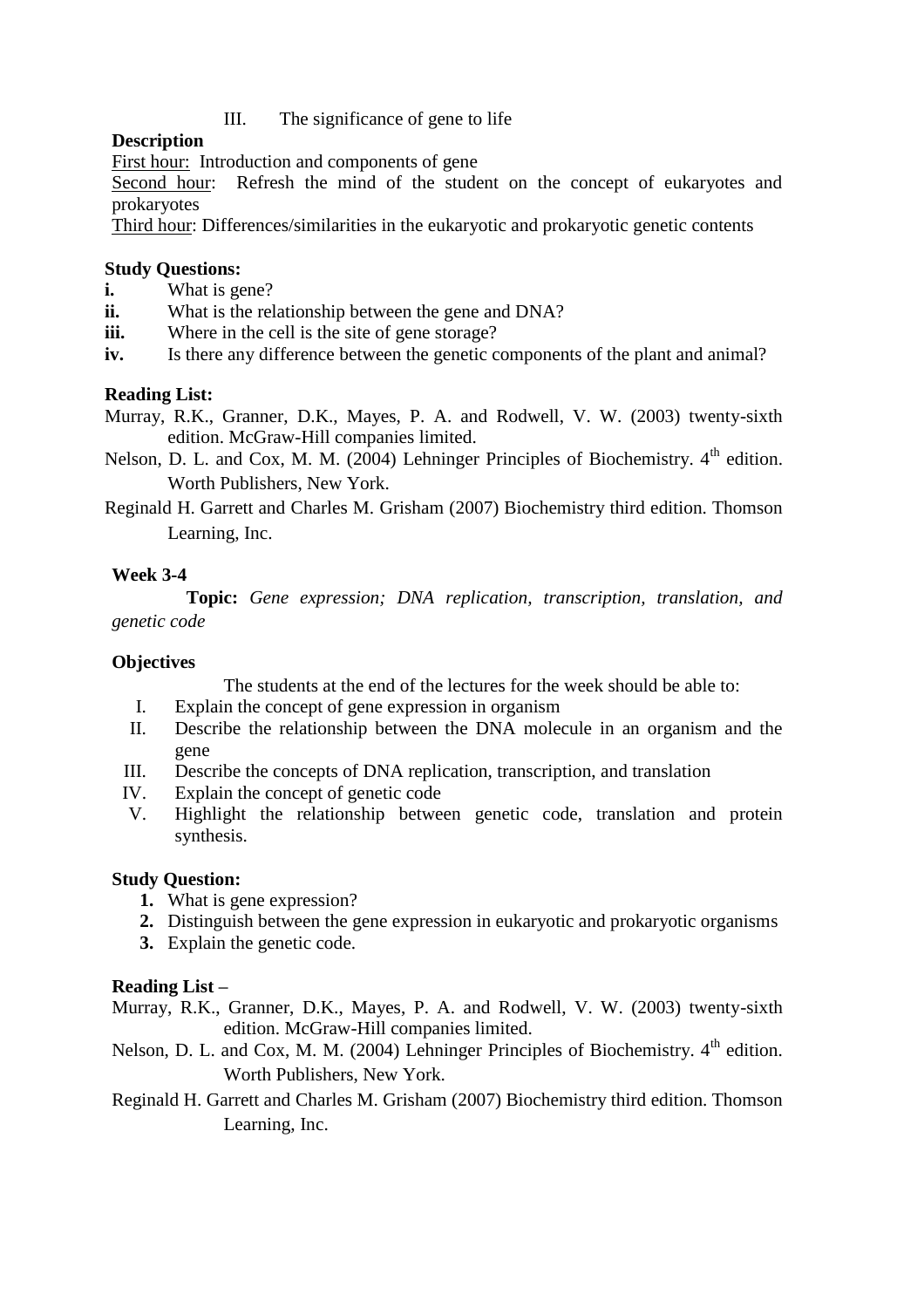## **Week 5-6**

**Topic:** *Bacteriophages, and Eukaryotic viruses (structure, life cycles, biological assays etc)*

**Objective:** The students at the end of the lectures for the week should be able to describe:

- **1.** The structure and life cycle of Virus
- **2.** The various classification of viruses and other microorganism
- **3.** The mechanism of viral infection

## **Description**

First hour: Explanation of the features of microorganisms and unique characteristics of virus

Second hour: the life cycle of virus and its advantage in infection Third hour,: the mechanism of viral infection

## **Study Questions:**

- **1.** What is virus and viral infection?
- **2.** Mention disease caused by virus in plant and animals
- **3.** What is unique quality of virus different from other microorganism?
- **4.** Mention the various types of virus

## **Reading List - Books and materials students can read:**

Murray, R.K., Granner, D.K., Mayes, P. A. and Rodwell, V. W. (2003) twenty-sixth edition. McGraw-Hill companies limited.

Nelson, D. L. and Cox, M. M. (2004) Lehninger Principles of Biochemistry.  $4<sup>th</sup>$  edition. Worth Publishers, New York.

Reginald H. Garrett and Charles M. Grisham (2007) Biochemistry third edition. Thomson Learning, Inc.

## **Week 7-8**

**Topic:** *mutation and mutagenesis; DNA repair mechanisms; Gene and cancer*

**Objective:** The students at the end of the lectures for the week should be able to explain:

- **1.** The concept of mutation and mutagenesis
- **2.** The causes of mutation
- **3.** The mechanisms of DNA repair after mutation
- **4.** The concept of cancer
- **5.** Genetic implication of cancer

## **Description:**

First hour: Explain the concept of mutation and mutagenesis Second hour: Discuss the causes of mutation and DNA repair Third hour: Discuss the cause of cancer and biochemical implication

## **Study Questions:**

- **1.** What is mutation and mutagenesis?
- **2.** Mention the causes of mutation
- **3.** What is DNA repair?
- **4.** What is carcinogenesis?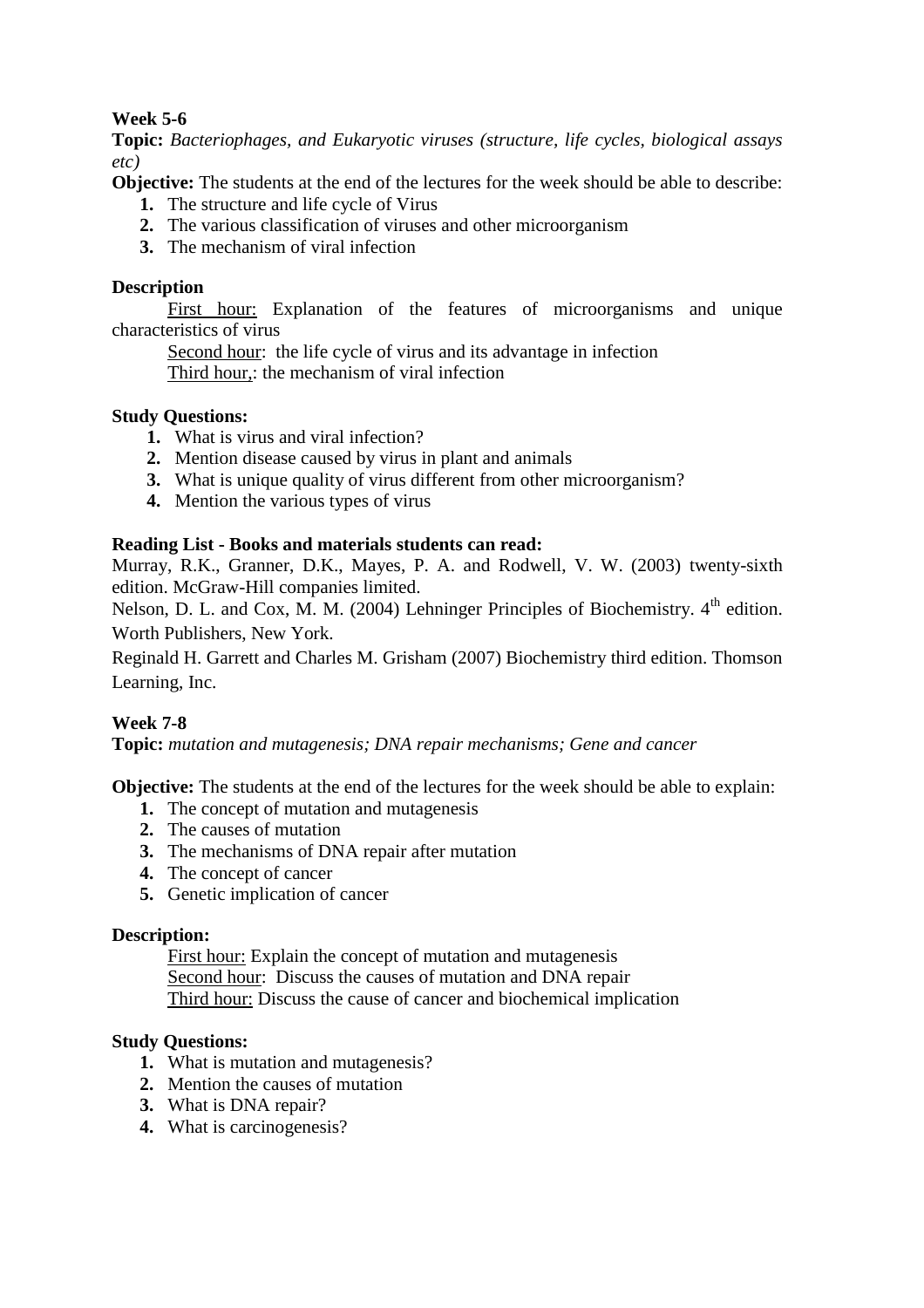## **Reading List -**

Murray, R.K., Granner, D.K., Mayes, P. A. and Rodwell, V. W. (2003) twenty-sixth edition. McGraw-Hill companies limited.

Nelson, D. L. and Cox, M. M. (2004) Lehninger Principles of Biochemistry.  $4^{\text{th}}$  edition. Worth Publishers, New York.

Reginald H. Garrett and Charles M. Grisham (2007) Biochemistry third edition. Thomson Learning, Inc.

## **Week 9-10**

**Topic:** *Recombination; plasmids and transposons*

**Objective:** The students at the end of the lectures for the week should be able to discuss:

- **1.** The way by which genes can be manipulated through recombinant DNA technology
- **2.** What plasmid is, its source and use in the recombinant technology
- **3.** The mechanism of gene modification through transposons
- **4.** The procedure for gene recombination

## **Description**

First hour: Explain the concept of DNA recombination technology

Second hour: Explain the function of plasmid in its natural environment and as a vital tool in DNA recombination

Third hour,: The concept of transposon

## **Study Questions:**

- **1.** What is DNA recombination?
- **2.** Mention tools used in recombinant DNA technology
- **3.** What is a plasmid?
- **4.** What is a transposon?

## **Reading List:**

Murray, R.K., Granner, D.K., Mayes, P. A. and Rodwell, V. W. (2003) twenty-sixth edition. McGraw-Hill companies limited.

Nelson, D. L. and Cox, M. M. (2004) Lehninger Principles of Biochemistry.  $4<sup>th</sup>$  edition. Worth Publishers, New York.

Reginald H. Garrett and Charles M. Grisham (2007) Biochemistry third edition. Thomson Learning, Inc.

## **Week 10-12**

**Topic :** *Restriction enzyme Techniques in molecular biology, PCR, microarray etc* **Objective:** The students at the end of the lectures for the week should be able to:

- **1.** Enumerate the different enzymes used in the DNA recombinant technique
- **2.** Describe the mechanism of the action of the enzymes

## **Description :**

First hour: Restriction enzymes Second hour: Techniques in recombination technology Third hour,: Relevant equipment and its uses **Study Questions:** 

**1.** What is restriction enzyme?